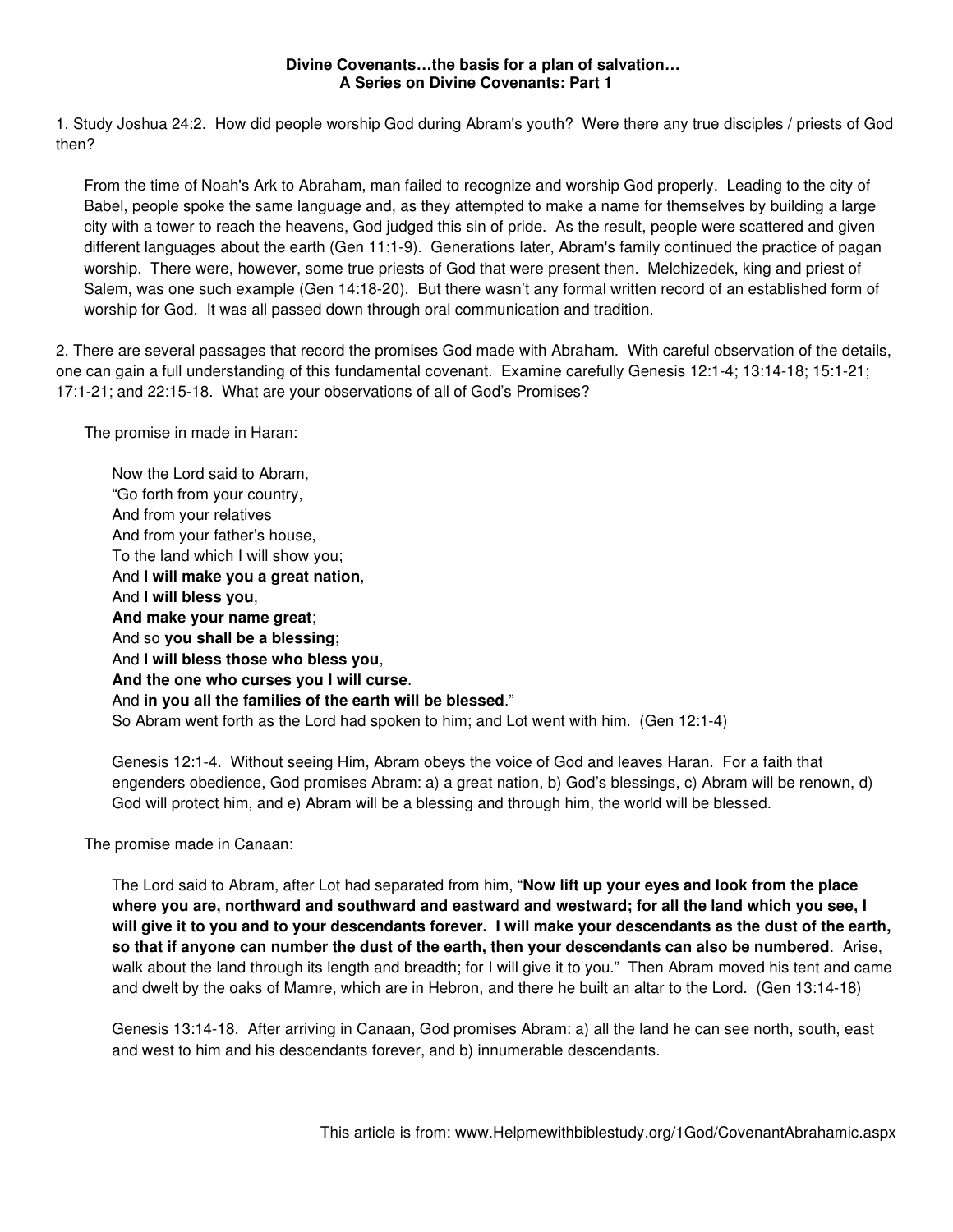## **Divine Covenants…the basis for a plan of salvation… A Series on Divine Covenants: Part 1** (page 2)

The promise at covenant ratification:

After these things the word of the Lord came to Abram in a vision, saying, "Do not fear, Abram, **I am a shield to you**; **Your reward shall be very great**."

Abram said, "O Lord God, what will You give me, since I am childless, and the heir of my house is Eliezer of Damascus?" And Abram said, "Since You have given no offspring to me, one born in my house is my heir." Then behold, the word of the Lord came to him, saying, "This man will not be your heir; but one who will come forth from your own body, he shall be your heir." And He took him outside and said, "**Now look toward the heavens, and count the stars, if you are able to count them." And He said to him, "So shall your descendants be**." Then he believed in the Lord; and He reckoned it to him as righteousness. And He said to him, "**I am the Lord who brought you out of Ur of the Chaldeans, to give you this land to possess it.**" He said, "O Lord God, how may I know that I will possess it?" So He said to him, "Bring Me a three year old heifer, and a three year old female goat, and a three year old ram, and a turtledove, and a young pigeon." Then he brought all these to Him and cut them in two, and laid each half opposite the other; but he did not cut the birds. The birds of prey came down upon the carcasses, and Abram drove them away.

Now when the sun was going down, a deep sleep fell upon Abram; and behold, terror and great darkness fell upon him. God said to Abram, "Know for certain that your descendants will be strangers in a land that is not theirs, where they will be enslaved and oppressed four hundred years. But I will also judge the nation whom they will serve, and afterward they will come out with many possessions. As for you, you shall go to your fathers in peace; you will be buried at a good old age. Then in the fourth generation they will return here, for the iniquity of the Amorite is not yet complete."

It came about when the sun had set, that it was very dark, and behold, there appeared a smoking oven and a flaming torch which passed between these pieces. On that day the Lord made a covenant with Abram, saying,

## "**To your descendants I have given this land,**

**From the river of Egypt as far as the great river, the river Euphrates**: the Kenite and the Kenizzite and the Kadmonite and the Hittite and the Perizzite and the Rephaim and the Amorite and the Canaanite and the Girgashite and the Jebusite." (Gen 15:1-21)

Genesis 15:1-21. After meeting with Melchizedek king of Salem, priest of God Most High, Abram received the word of God through a vision: a) God is Abram's protector, b) Abram's reward will be great, c) though childless, Abram will have a son, d) his descendants will be uncountable, and e) Abram will receive and possess the promised land.

To assure Abram of His covenant promises, God has Abram set up the covenant ratification ceremony, and after Abram is in a deep sleep, God ratifies the covenant unilaterally and unconditionally with Himself. Once the covenant is ratified, God defines the boundaries of the Promised Land set aside for Abram's descendants as between the Nile and Euphrates rivers.

The promise and assurance that Abram's wife will bear a son: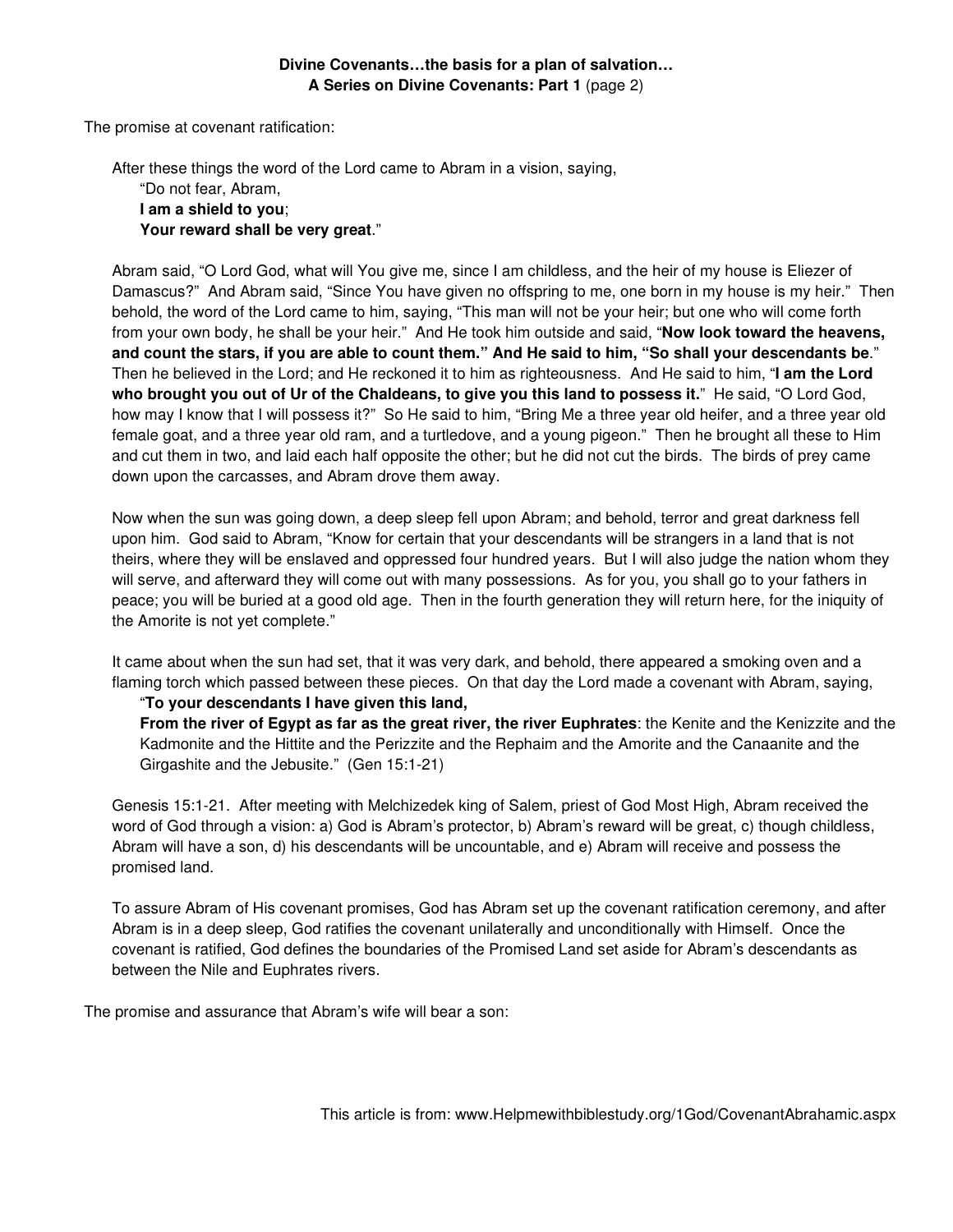## **Divine Covenants…the basis for a plan of salvation… A Series on Divine Covenants: Part 1** (page 3)

Now when Abram was ninety-nine years old, the Lord appeared to Abram and said to him,

"I am God Almighty; Walk before Me, and be blameless. "**I will establish My covenant between Me and you**, And **I will multiply you exceedingly**."

Abram fell on his face, and God talked with him, saying,

"As for Me, behold, **My covenant is with you, And you will be the father of a multitude of nations**. "No longer shall your name be called Abram, But **your name shall be Abraham; For I have made you the father of a multitude of nations**.

**I will make you exceedingly fruitful, and I will make nations of you, and kings will come forth from you. I will establish My covenant between Me and you and your descendants after you throughout their generations for an everlasting covenant, to be God to you and to your descendants after you. I will give to you and to your descendants after you, the land of your sojournings, all the land of Canaan, for an everlasting possession; and I will be their God**."

God said further to Abraham, "**Now as for you, you shall keep My covenant, you and your descendants after you throughout their generations. This is My covenant, which you shall keep, between Me and you and your descendants after you: every male among you shall be circumcised**. And you shall be circumcised in the flesh of your foreskin, and it shall be the sign of the covenant between Me and you. And every male among you who is eight days old shall be circumcised throughout your generations, a servant who is born in the house or who is bought with money from any foreigner, who is not of your descendants. A servant who is born in your house or who is bought with your money shall surely be circumcised; thus shall My covenant be in your flesh for an everlasting covenant. But an uncircumcised male who is not circumcised in the flesh of his foreskin, that person shall be cut off from his people; he has broken My covenant."

Then God said to Abraham, "As for Sarai your wife, you shall not call her name Sarai, but **Sarah shall be her name. I will bless her, and indeed I will give you a son by her. Then I will bless her, and she shall be a mother of nations; kings of peoples will come from her.**" Then Abraham fell on his face and laughed, and said in his heart, "Will a child be born to a man one hundred years old? And will Sarah, who is ninety years old, bear a child?" And Abraham said to God, "Oh that Ishmael might live before You!" But God said, "No, but Sarah your wife will bear you a son, and you shall call his name Isaac; and I will establish My covenant with him for an everlasting covenant for his descendants after him. **As for Ishmael, I have heard you; behold, I will bless him, and will make him fruitful and will multiply him exceedingly. He shall become the father of twelve princes, and I will make him a great nation. But My covenant I will establish with Isaac, whom Sarah will bear to you at this season next year.**" When He finished talking with him, God went up from Abraham. (Gen 17:1-21)

Genesis 17:1-21. One year before his son Isaac is born, God repeats His promises to Abram: a) Abram will have exceedingly numerous descendants, b) Abram's name will change to Abraham, because he will be the father of a multitude of nations and kings and Sarai will be Sarah, c) Abraham's covenant will not die with him, but will be established everlasting with his descendants, and God will be their God, d) his descendants will have an everlasting possession of the Land, and God will be their God.

The promises as the result of Abraham's obedience:

This article is from: www.Helpmewithbiblestudy.org/1God/CovenantAbrahamic.aspx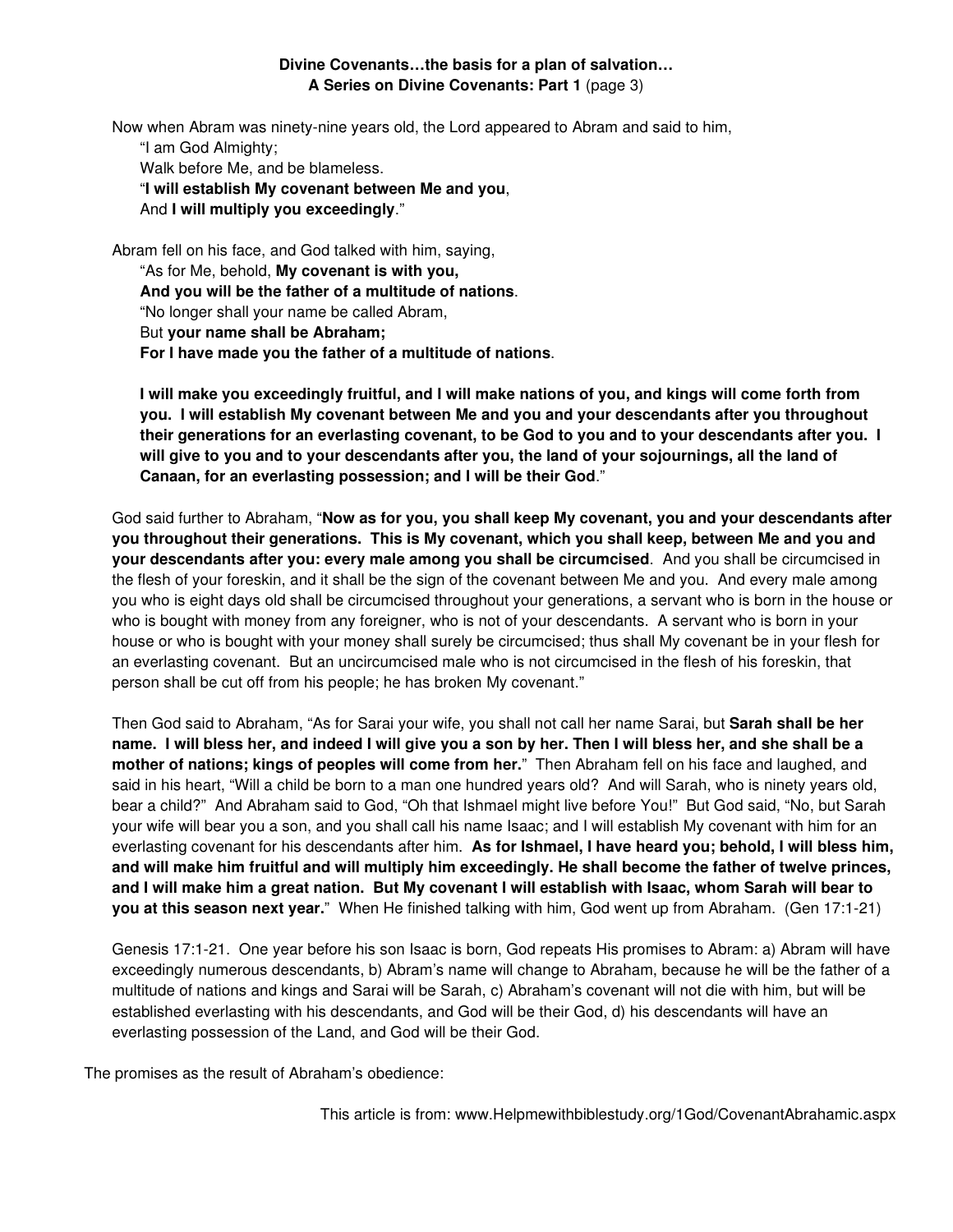# **Divine Covenants…the basis for a plan of salvation… A Series on Divine Covenants: Part 1** (page 4)

Then they came to the place of which God had told him; and Abraham built the altar there and arranged the wood, and bound his son Isaac and laid him on the altar, on top of the wood. Abraham stretched out his hand and took the knife to slay his son. But the angel of the Lord called to him from heaven and said, "Abraham, Abraham!" And he said, "Here I am." He said, "Do not stretch out your hand against the lad, and do nothing to him; for now I know that you fear God, since you have not withheld your son, your only son, from Me." Then Abraham raised his eyes and looked, and behold, behind him a ram caught in the thicket by his horns; and Abraham went and took the ram and offered him up for a burnt offering in the place of his son. Abraham called the name of that place The Lord Will Provide, as it is said to this day, "In the mount of the Lord it will be provided."

Then the angel of the Lord called to Abraham a second time from heaven, and said, "By Myself I have sworn, declares the Lord, because you have done this thing and have not withheld your son, your only son, indeed **I will greatly bless you, and I will greatly multiply your seed as the stars of the heavens and as the sand which is on the seashore; and your seed shall possess the gate of their enemies. In your seed all the nations of the earth shall be blessed, because you have obeyed My voice**." So Abraham returned to his young men, and they arose and went together to Beersheba; and Abraham lived at Beersheba. (Gen 22:9-19)

Genesis 22:9-19. That Abraham would sacrifice his only son with his wife in obedience to God is remarkable; Abraham faith was exceptional, and he feared to disobey God's word. In contrast to tempting someone to sin which God would never do (Jam 1:13), God was testing Abraham's faith (1 Thes 2:4). Because of his obedience, it appears that Abraham was blessed even more and beyond measure, and through him, "all the nations of the earth shall be blessed."

3. How many wives and sons did Abraham have? With whom among Abraham's descendants was the Abrahamic Covenant confirmed?

Hagar bore Ishmael (Gen 16:4-15) Sarah bore Isaac (Gen 18:11-15) Keturah bore Zimram, Joshkan, Medan, Midian, Ishbak, and Shuah (Gen 25:1-2)

Of all the women associated with Abraham, only Hagar received promises of blessing directly from God: a) "I will greatly multiply your descendants so that they shall be too many to count," b) "you shall bear a son," c) "you shall call him Ishmael," d) "he will be a wild donkey of a man," e) "his hand will be against everyone," f) "everyone's hand will be against him," g) "he will live to the east of all his brothers" (Gen 16:9-12).

Note that only two sons came to bury their father Abraham: Ishmael and Isaac (Gen 25:9-10).

God's covenant with Abraham was confirmed through Isaac (Gen 26:2-5, 24), confirmed through Isaac's second son Jacob (Gen 28:13-15), and confirmed through all 12 sons of Jacob (Gen 49). But Judah was the most appropriate to receive the covenant promise of the King.

4. What is the significance of Genesis 15:10 and Leviticus 1:14-17?

Abraham offers the birds according to the Law in Leviticus, which was written hundreds of years later; the Law of God was revealed to Abraham in greater detail than what was recorded in the Bible (Gen 26:5)!

5. What is the significance of Genesis 15:17?

This article is from: www.Helpmewithbiblestudy.org/1God/CovenantAbrahamic.aspx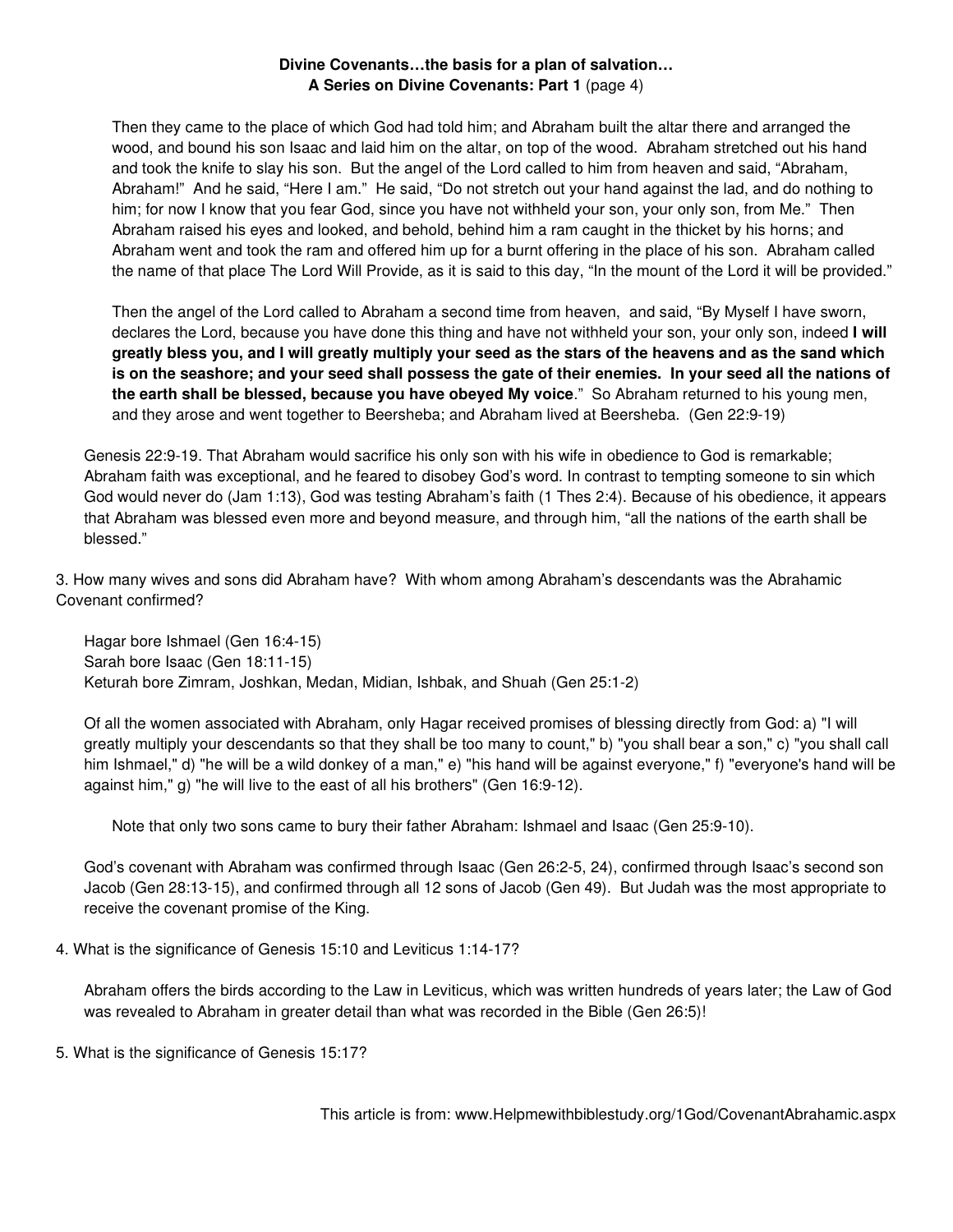# **Divine Covenants…the basis for a plan of salvation… A Series on Divine Covenants: Part 1** (page 5)

When men made covenants with each other during the time of Abraham, they would arrange the sacrificed animals, and each would walk between the animal halves. This was symbolic of the agreement that each would uphold their part of the covenant. In this case, **only** God, symbolized by the smoking oven and a flaming torch, walked between the animal halves. The Abrahamic Covenant is an unconditional covenant. This means that this covenant all depended upon God and did not require anything of Abraham. **Only God, by Himself, made and was bound by His own covenant**!

It is significant that there is no other divine covenant that is repeated as many as five times in the Bible. The Abrahamic Covenant makes promises a) to Abraham personally, b) to Abraham's descendants Israel, and c) indirectly to humanity (Gentiles). This covenant forms the basis from which other covenants expand upon. The Land Covenant (also known as Deuteronomic) expands upon the promise of land to Israel. The Davidic Covenant expands upon the issue of kingship and inheritance through Israel. The New Covenant expands on the promise of blessing to humanity.

The Bible considers Abraham as one of the greatest examples of faith (Rom 4:1-3); faith that obeys God. Moreover, Abraham never saw the complete fulfillment of all of the covenant blessings in his lifetime; other aspects of it were fulfilled later! The unconditional Abrahamic Covenant is eternal; David believed that it was still in effect (1 Chron 16:15-18) as well as the Apostle Peter (Acts 3:12-26).